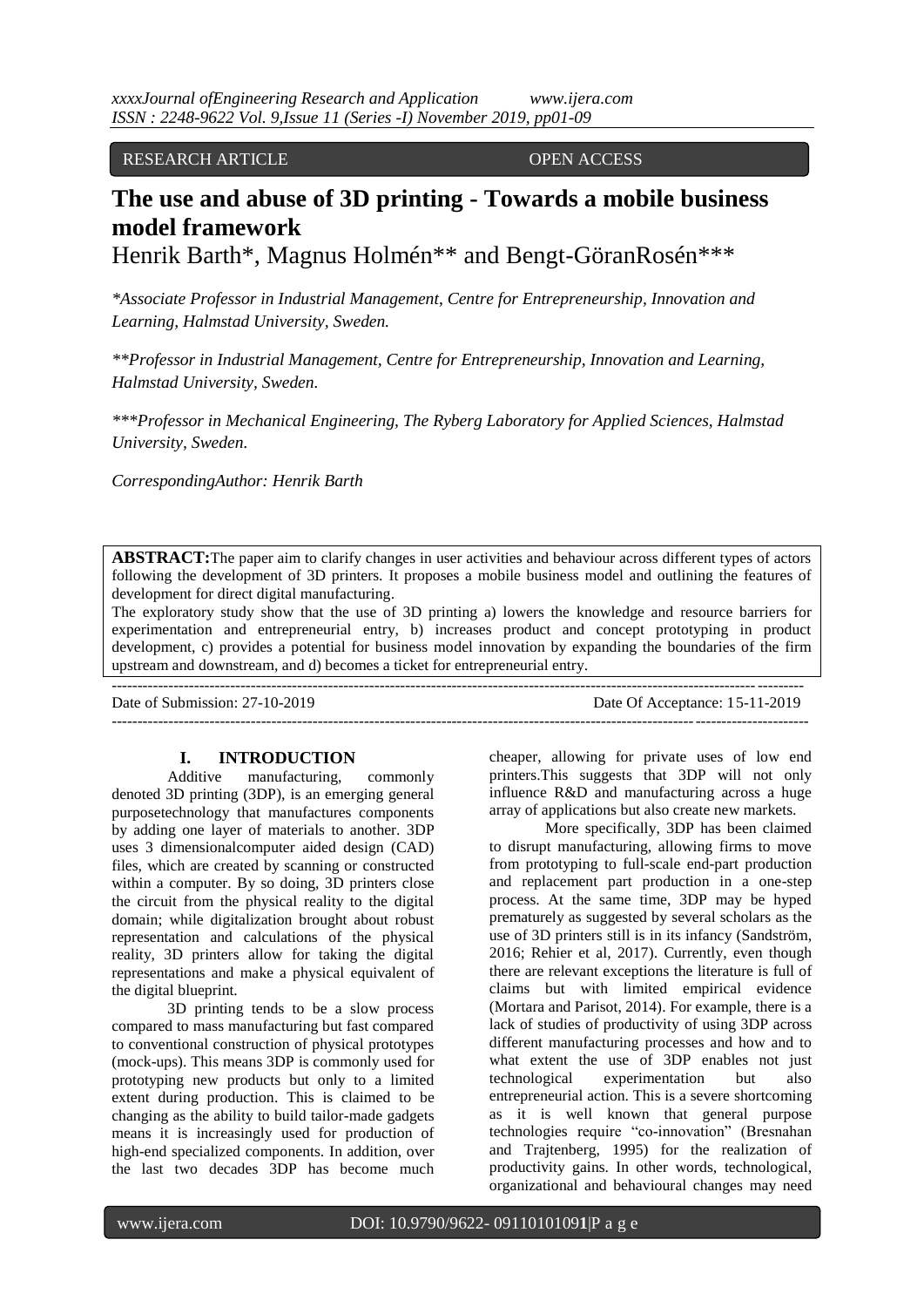to co-evolve for the potential of the new technologies to be realized.

Given the suggested potential paired with the limited impact, the question is in what ways 3DP affect manufacturing from a use perspective.We address this issue by analyzing changes in activities and behavior across different types of actors that are using 3D printers. By referring to use we address how consumers, entrepreneurs,andincumbents' entrepreneurial activities are affected when actors start using 3D printers. Portraying the actors as users is in line with von Hippel (2004) who defined users as firms or individual consumers that expect to benefit from using a product or a service. Empirically we draw on a consumer database from one of Sweden's largest seller of 3D printers. The insights from the database are complemented by illustrations from four different users of 3D printers. To analyze the data, let us recall that the 3D printer literature claims that 3DP will be a new industrial revolution. A new industrial revolution can be addressed by focusing on the removal of knowledge and resource barriers for experimentation, production and entrepreneurship, which increases an actors ability to search for innovative solutions. This is in line with the logic of the introduction of a new capital goods structure, i.e. a structured and complementary combination of production technologies, which lowers the resource and knowledge barriers to entry (see Lachmann, 1956; Saemundsson and Holmén, 2011). More precisely, the study draws on the frameworks of entrepreneurial behavior including the users as innovators (von Hippel, 2004), entrepreneurial action and the structure of capital goods (Loasby, 2007; Lachmann, 1956) and the emerging literature on business model innovation.

Section 2 outlines the technology of 3DP including the production chain, materials, applications and uses. Section 3 presents the method of the study and Section 4 the empirical illustrations. Section 5 discusses the findings from a user and entrepreneurial perspective while Section 6 presents the conclusions and an agenda for further research.

### **The Technology And Use Of Additive Manufacturing**

3D printing technology is being used in a variety of applications, which basically fall into two broad categories: rapid prototyping and component manufacturing (Bouge, 2013).

During the 1990'ies equipment for 3D printing technology was expensive and rarely used for non-industrial applications. This has changed due to the emergence of low cost and easy to use 3D printers as exemplified by the RepRap (replicating rapid prototype)project in 2011 (Jones et al., 2011).

Rapid prototyping (RP) is used in product development referring to technologies which create physical prototypes from digital data allowing users to test prototypes before full scale manufacturing. Prototyping is an essential part of new product development (NPD) before a significant investment in tooling is made (Pham & Gault 1998). Prototyping shortens the product development cycle and saves cost in the prototyping stage (Muita et al., 2015).

Additive Manufacturing (AM), or 3D printing evolved from the first rapid prototyping processes capable of direct part production ofthreedimensional objects by adding material layer bylayer based on a "digitally sliced"3D CAD model (Klahn et al., 2015).

Rapid tooling (RT) is besides RP and AM the third important field for 3D manufacturing broadly described as any mold-making process that can create tools as a final product based on the sliced 3D models.Direct tooling typically uses materials such as resins tools, metal powder, or ceramic powder (CERAM, 2013).

3D printing technology processes can be classified into the three different categories: powder based, liquid based or solid based, depending on the status of the material used to create the prototype, final product or tool (Levya et al., 2003).

# **A Paradigm Shift In Manufacturing**

Starting from manual crafting with a very slow pace, humanity reached industrial revolution and mass production in the beginning of 20th century. Since the onset of the industrial revolution and mass production, manufacturing systems evolved to more lean ones able to produce economically smaller batch sizes allowing for mass- or individual customization.Figure 1 below based on Abel et al (2011), shows how the manufacturing paradigms have evolved with respect to the origin of design requirements (consumer, artisan, designer or many person), manufacturing strategy (workshop, Factory or local)as well as the types of end users (consumers, passive consumers, active consumers or "prosumers" - production by consumers, home printingCraft manufacturing was carried out by artisans in a workshop for the product consumers. In mass manufacturing product development is a separated task carried out by a designer (presented in violet color) and manufacturing is carried out in a factory with specialized factory workers.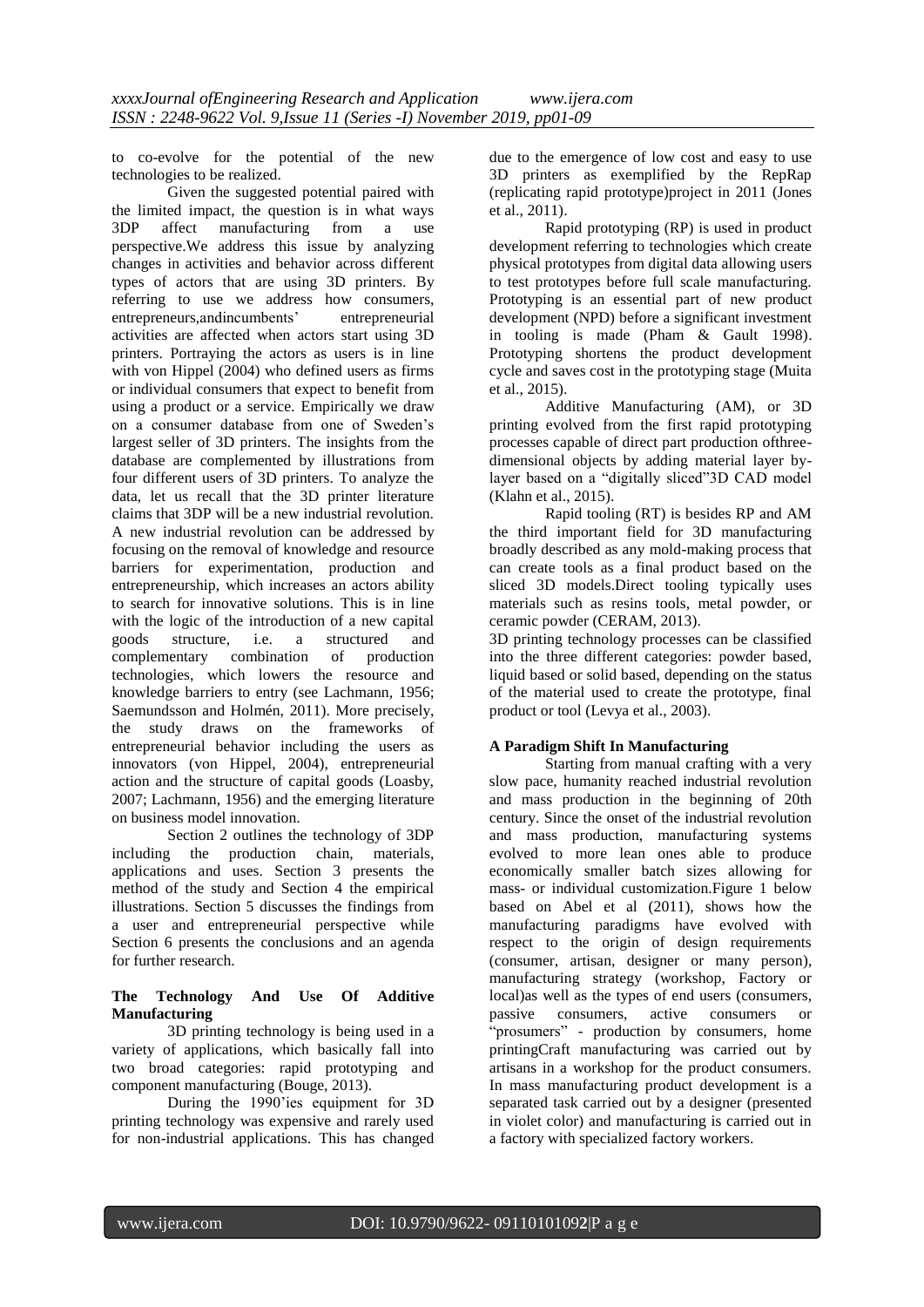| <b>Craft</b><br>manufacturing | <b>Mass</b><br>manufacturing | <b>Mass</b><br>customization | Direct digital<br>manufacturing |
|-------------------------------|------------------------------|------------------------------|---------------------------------|
| Consumer and                  | Designer                     | Designer and                 | <b>Interaction between</b>      |
| Artisan                       |                              | consumer                     | many people                     |
| Workshop                      | Factory                      | Factory                      | Local production                |
| Variable products             | Standarized<br>products      | Customized<br>products       | Personalized products           |
| Consumer                      | Passive consumers            | Active consumers             | Prosumer                        |

**FIGURE 1. A COMPARISON OF MANUFACTURING PARADIGMS AND THEIR MAIN ACTORS** (Source: Abel et al., 2011 modified by Chen et al., 2015).

Consumers can here select from standardized products. Mass customization is very similar to mass manufacturing, but the consumers have a selection of products with varied properties.Direct Digital Manufacturingoffers the possibility of personalized "tailor made" products with various design values like material selection and aesthetics (Chen et al., 2015).

#### **User Based 3d Printing And Business Models** 3D printing

technologiesoriginallyhad only industrial uses because of high costs.The decreased cost has lately put them within reach of SMEs and individual entrepreneurs. In the late 2000s, the cost of 3D printing began to be low enough (and quality high enough) to start directly manufacturing final products since "speed, quality, accuracy and material properties have developed to an extent that 3D Printed parts can be made for final use" (Gibson et al. 2010). More precisely, with home 3D printers now being available for less than \$500, 3D printing is becoming a technology any business, small or large, can afford and create new 3D based business model opportunities.

Beyond being used by industry and companies, there is a growing trend of using 3D printing in direct consumer markets, home 3D printing is growing.Theclaimed effectis that the development of 3D Printing will lead to an increase in competition between the traditional mass production and mass customization industries and SMEs as well as individual entrepreneurs, and "prosumers").Such an increase of competition has been made possible by the digitalization of product development and challenge current past revenue, pricing- and business models. 3D printing supportsthedevelopmentof business models and enables new and interesting tools for current and future business model innovation.3D technology and printing promote easier (quicker product development at lesser costs than before) changes of business focus for companies while it makes the same thing for the competition.This creates a possibility for SMEs to enter new industries, making niche markets attractive to large scale industry. The potential for 3D printing is the creation of a more dynamic market structure where

old boundaries cease to exist when consumers and SME industry start to produce and niche markets become interesting for large manufacturers (Rayna and Striukova, 2016).

The topic of business model have also been highlighted in a special issue of Technological Forcasting& Social change (Ford et al, 2016), addressing the need to develop more knowledge of business development of 3DP. Knowledge gap that needs to be addressed relate to "…the emergence and diffusion of AM technologies, i.e. the challenge of integrating AM into existing industrial systems versus the challenges of applying AM to create new industrial systems; the strategies that should be adopted by existing firms and new entrants seeking to create and capture value from AM technologies; broad issues of business strategy and specific technical challenges." (Ford et al, 2016, p. 158).

Bogers et al (2016) focus on how AM integration of the firm's business activities can affect customer involvement, along with its implications on the organization of the value chain. They argue that AM provides a shift from manufacturing-centric business model to a consumer-centric business model that provides value based on customization and co-creation. Further, the shift towards consumer-centric business models can also lead to more decentralized supply chains. For example, online platforms can provide access to digital design files that allow the customer to download, personalise and manufacture the products and components. Many firms have already identified the benefits of AM for their business, but they lack knowledge of how to implement this technology. Additional knowledge along the whole product development chain is necessary to succeed in implementing this technology (Rehier et al, 2017).

Business models evolve over time and companies sometimes need to shift from one business model to another to meet market or financial opportunities (Willemstein et al., 2007), or to follow (or lead) technological shifts (Tongur and Engwall, 2014).The ability to diversify a firm's business horizontally to existing or new markets is a key aspect of business model innovation (Giesen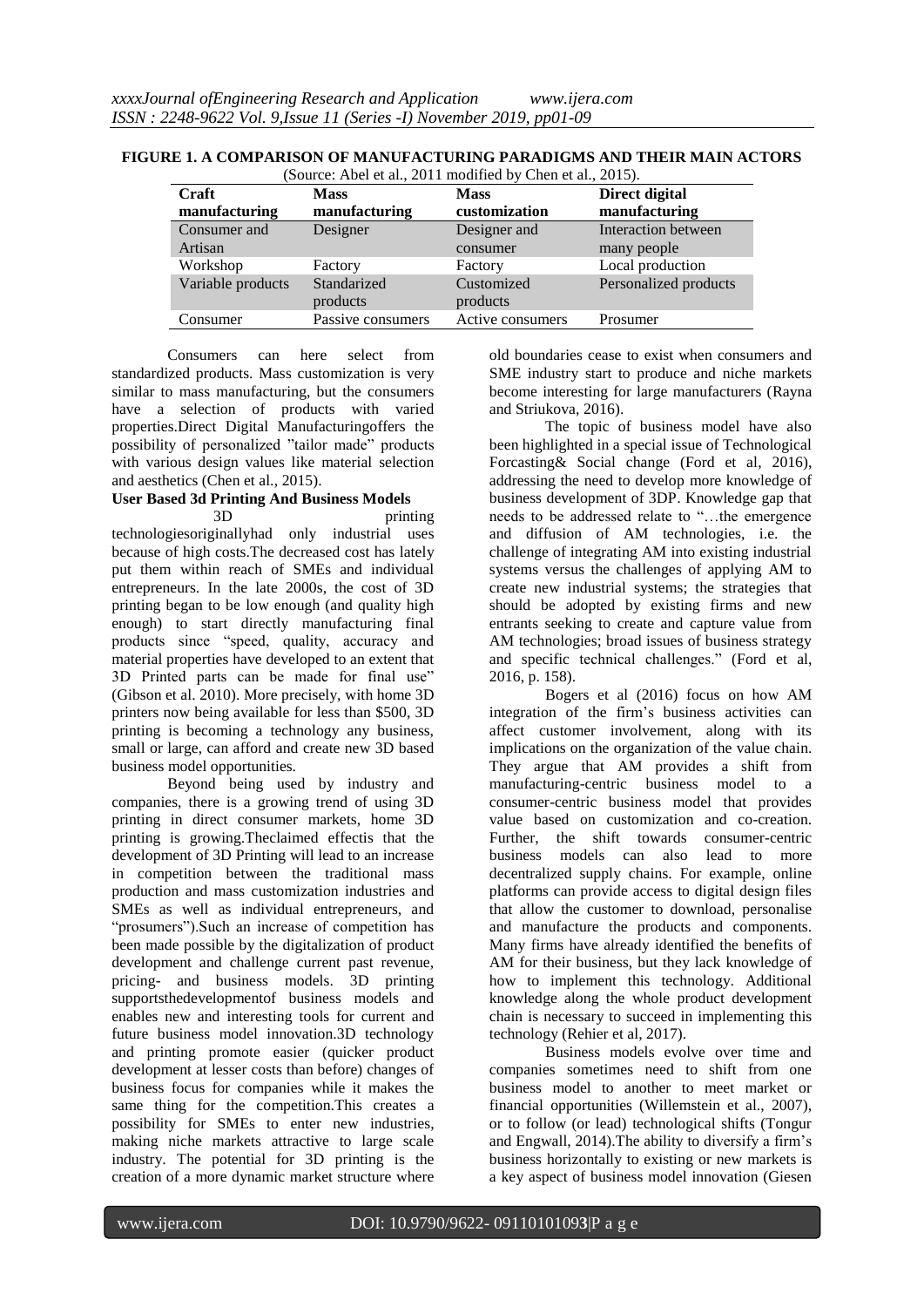et al., 2007). 3D printing technologies make lateral moves less financially less risky, because products can be manufactured on demand with minimal costs.3D printing technologies is suggested to enable companies to rapidly move upstream or downstream. Here, firms may focus on design and service.In contrast, design firms may decide to take manufacturing in their own hands. This also means that firms can more easily adapt the "length" of their business model by taking on more activities or by giving up some of them (Rayna and Striukova, 2016).

#### **II. METHOD**

To categorize different uses of 3D printers a brainstorming session was held among the authors. The constructed model was later modified based on a literature review of 3D printers from a technological and business perspective. Asemistructured interview guide was created based on the updated model.

The research took place in three steps; an investigation of a distributor's customer database, interviews with three firms and one advanced hobby user, and continued conversations with the distributor based on the findings during the interviews. To analyze who buyers and users of 3D-printers are one of the largest distributors of 3D-printers in Sweden was interviewed. The company started in 2006 and has a turnover about 40 million SEK, which is roughly equivalent to the sales of a 1000 3D printers per annum.<sup>1</sup>Three meetings and interviews with the CEO and a sales manager took place during 2016-2017. The interviews aimed to identify how the 3D-printer industry has developed, and who currently buys 3D printers.To explore the variety of customers and users while avoiding speculation the semistructured interviews focused on the company's customer database, encompassing about 100 customers. The first interviewaimed to provide an understanding of the firms' development during a 10 year period, how the distribution business idea emerged and what the trends and shifts have been during the last ten years. Questions were asked about customers, such as their background, history, needs, applications and relations. To what extent the contents of the database is transferable to other nations or contexts is currently unknown. In particular, the database is likely to miss out the high-end and low-end of the market. However, we suggest that the database provides us with a relevant representation of much of the population of 3D printer users.

In the second step, three business representatives and one maker (hobby user) were chosen for interviews. They were chosen as they ex ante were considered to be active users of 3D printers and considered to be representative of a "typical" customer for a user category.<sup>2</sup> The distributor made the necessary arrangements before we contacted the firms or the maker for interviews. An interview guide was developed focusing on three phases; (1) what initiated the investment, e.g. purpose and goal, (2) how the 3D-printer was use and why, and (3) what the outcomes and effects were, e.g. products, services, markets, organization, or suppliers. The interviews were triangulated by observations on-site, which allowed to capturing the effects of the 3D printer. The onsite observations were essential as the respondents were not fully aware of the impact of the new technology.With this understandingin the third phase we went back to the distributor and discussed the different categories.

Based on discussion with the distributor and the four illustrative case studies, we identified four types of "typical" customers that have bought 3D printers during 2016.

# **III. ILLUSTRATIONS**

This section will first present the findings from the distributor's database followed by four illustrations, three of which are SMEs and one early adopter who is using the 3DP as a hobby.

A general finding from the discussing the distributor customer database and the case studies is that there recently has been shift towards smaller and cheaper 3D-printers. Today a 3D printer costs from 500 USD, which is ten to a hundred times cheaper than two decades ago. This development hasopened up for many new buyers and consequently users. The maker movement is considered to have started in earnest around five years ago, andis expanding rapidly. Before the shift towards cheap low end 3D printers, customers were mainly businesses where the purchase decisions had to be approved by top management. More recently the decisions to purchase and operate a 3D-printer are usually taken on a lower managerial level due to the much lower costs of investments.

The largest group of customers represents small firms interested in new ways of producing products, to test and develop new prototypes. This group of firms had previously been working together with a design firm for creating mockups, but now chose to expand the business and buy one or more 3D printers to move into in-house production. Another group includes hobby users,

1

1

 $1$  For confidentiality reasons the precise statistics from the database cannot be specified.

<sup>&</sup>lt;sup>2</sup>The category of schools/universities was explicitly excluded.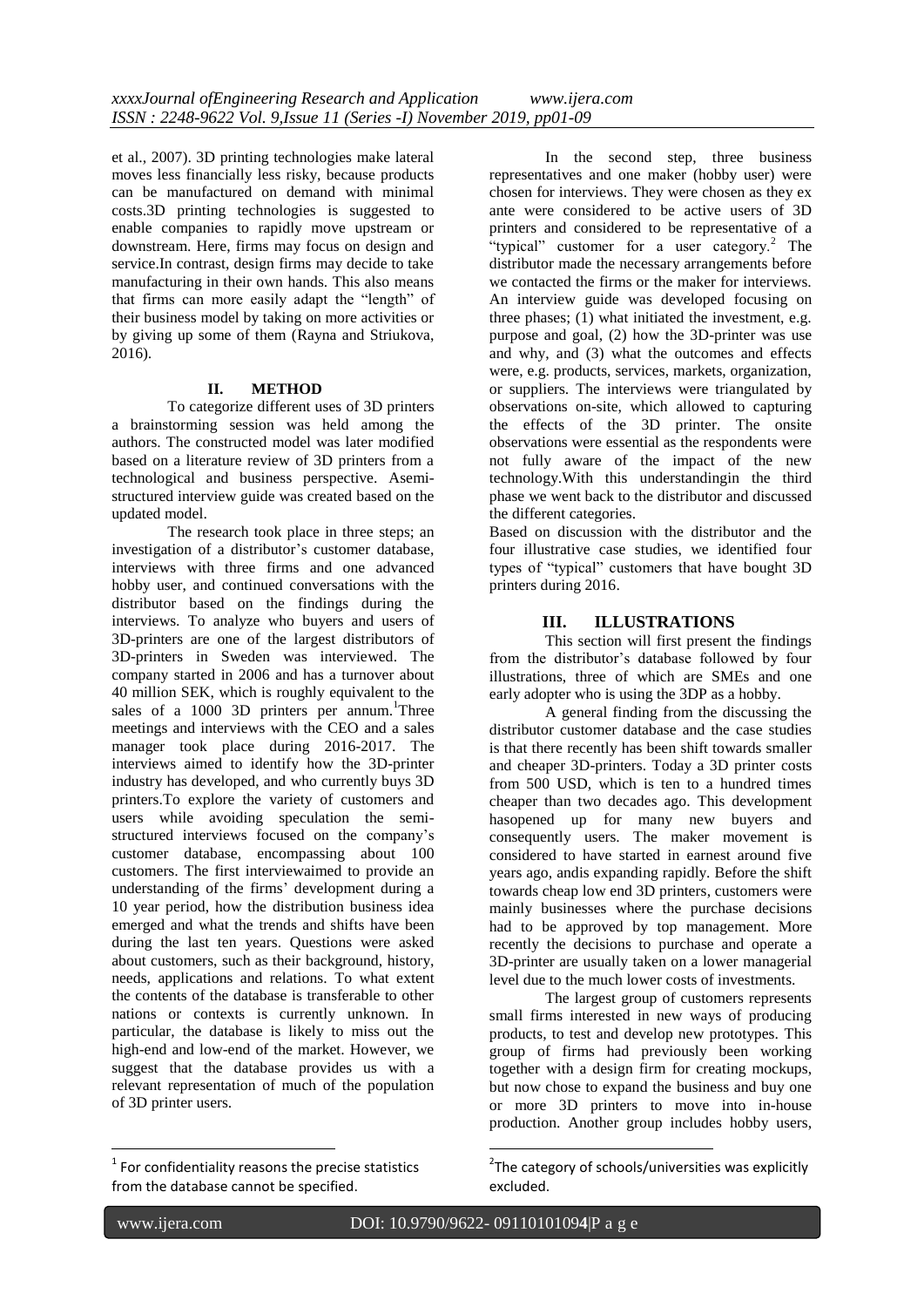commonly denoted makers, who buya 3D printer for home fabrication. They are often interested in technological development, experienced with design, scanning and printing. The database also shows a group of costumers that focused on educational purpose, that is primary school, universities etc.

Below follows a short illustration of typical firms and makers that has invested in 3D-printers.

**Alpha:**Alphawas founded 1994 and manufactures and distributes wireless hearing products for people with a hearing loss. The products are used by the customersintheir private life and during work, school, and other public environments. The firm invested in their first 3D printer in 2014to be able to print prototypes and test functions in-house. Until the purchase of the 3D printer a supplier had made prototypes for the firms, based on Alpha's drawings and ideas. By using the printer Alpha does this work in-house.A development engineer at Alpha said:

"It has previously been expensive to purchase 3D printers, but now it is economically feasible for us to make the investment. With the 3D-printer we now have, we can test simple prototypes regarding function and design. But for more advanced prototypes, e.g. "fair prototypes" with high demands on dimensions and surfaces, we still use a design firm."

The goal of the investment was also to make the prototyping more cost and time efficient.As the firm invested in a simple 3D printerwhich works as"plug and print", Alpha did not need to develop or acquire new competences.

After using the 3D-printer for a year, new areas have been developed which they did not account for when making the investment. For example, Alpha uses the printer to lower its manufacturing costs by printing special fixtures that is uses while assembling its products.

In summary, the use of the 3D printer has changed some of its activities and has changed the scope of the firms to some extent but this change is relatively minor compared to the logic of its business model.

**Beta:**Beta is a newly started company, managed by an entrepreneur with experience of modelling and 3D printing.The entrepreneur has a background as mechanical engineer. He developshigh-tech analytical solutions for quality control globally within the agricultural, food, pharmacy and chemical industries. He has designed analyticalinstruments for an international company in south of Sweden for over twenty years. He has always been interested in design, such as presenting 3D-models and making movies to visualise objects. He actively follows the maker movement, providing ideas and solutions but also making enquiries to the online maker community when needed.

The entrepreneur has specialised in the use of different materials, specifically rubber and how it can be extruded by 3D printers. His use of 3D printers for rubber extrusion started as a hobby, but he quickly developed new ideas and tasks for customers that needed prototypes across a range of materials. The entrepreneur decided to start his own business a few years ago as his former employer moved its facility abroad. Some of former employer's equipment was taken over by the entrepreneur, which made it easier for him to start to consult on an advanced level. The entrepreneur works with developing his own ideas, but to earn bread and better he consults for companies enabling them to develop new products/equipment by using 3D printers, from idea to launch of specific new products.

I'm working with what I'm best at, design and 3D printing. I work with consultant project together with different partners, but I also work with my own ideas. In the long run, I hope to launch my own products which I'm working on."

In summary, Beta has found a serviceoriented entrepreneurial niche in 3DP and uses his own company resources to develop a new viable product and business model around 3DP.

**Gamma:**The business idea started with an accident about ten years ago, where the entrepreneur lost most of his limbs. Due to the accident, everyday life became much more difficult, including walking outdoors. The entrepreneur tried many prosthetic feet, but could not find any that were sufficiently good. The reason was that his handicap was so severe that the smallest hole or stone could make him lose his balance, despite a high level of physical fitness, which forced him to use a wheelchair.As part of his education to become a development engineer, the entrepreneur researched why balancing when using prostheticswas so difficult. He concluded that it was the restricted mobility in the prosthetic feet that was the main problem. With the goal to be able to be physically active outdoors without being dependent on a wheel chair, the entrepreneur started to develop foot prosthesesin partnership with orthopaedic technicians and universities. The development resulted in a prosthetic foot with a turning capacity, which moves like a human foot and adapts to the surface.

The next step in the process developmentfocused on the design of the foot prosthesis. The function is important, but also the design featuring different patterns, materials and colours targeting high-end users were found to be crucial. Different technologies were evaluated, and 3D printing was chosen based on the flexibility and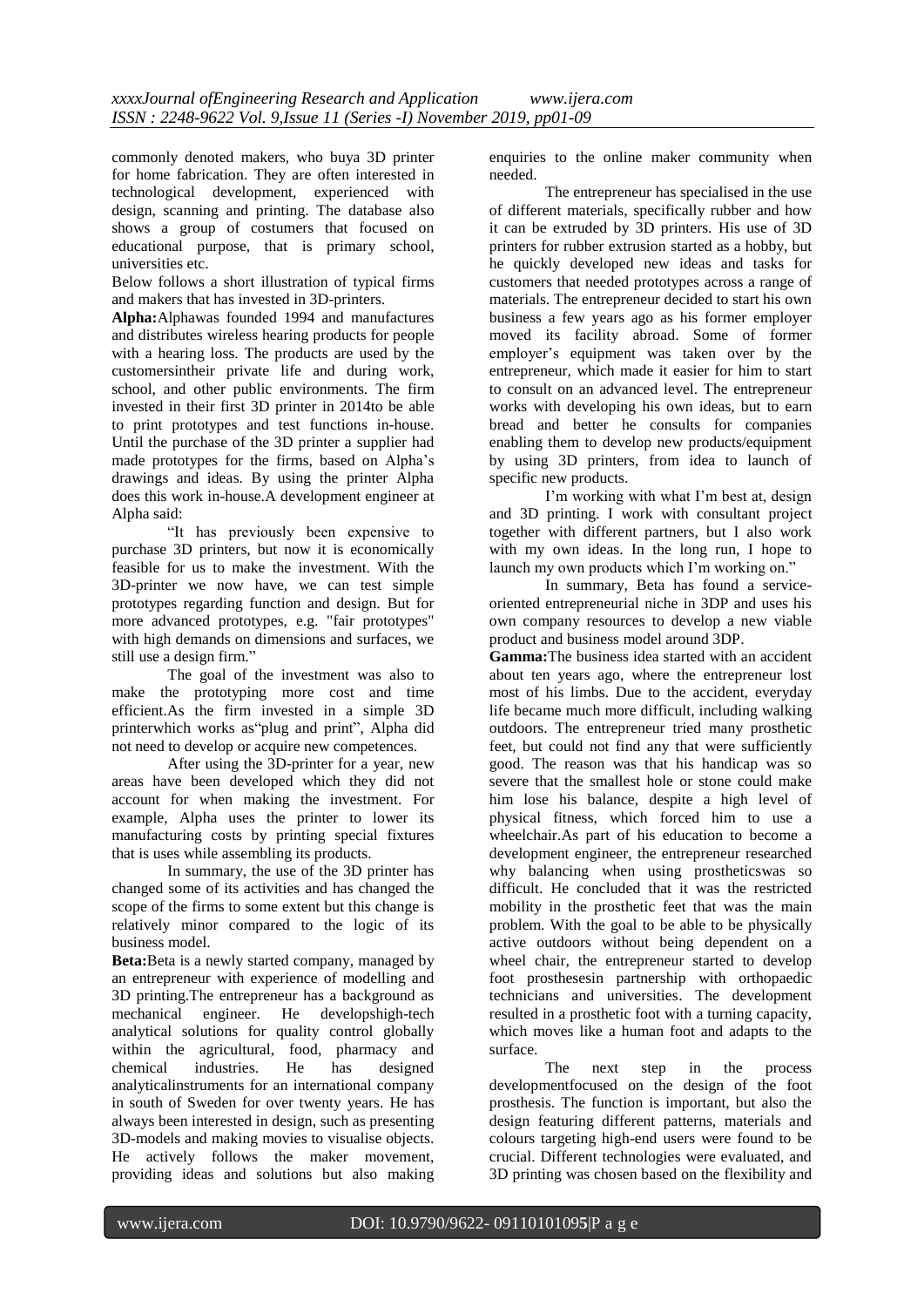possibility to develop many different types of complexed prototypes. A team of students and researchers were presented with the task of developing designed accessories to go with the foot prosthesis. The use of 3D printers resulted in new unique patterns.

"We developed patterns that only were possible to produce with a 3D-printer, but it also made the production more cost efficient [compared to traditional manufacturing technologies]. Furthermore, 3D printing also makes it easier to customise the product, for example based on the person's length and personal acquires. The possibilities are endless, so it's more about coming up with a limited product specification relevant for the customer."

Drawings and models are produced by the team, and the final version is printed by a supplier who operates advanced 3D printers. This network of students, researchers and companies with knowledge of advanced 3Dprintingmade it easier for the entrepreneur to visualise and test new possibilities. The alternative way evaluated by the entrepreneur would have been to use traditional technology, e.g. design, build-deliver model, which would have resulted in high fixed costs and limited set of products.

Today Gamma develops and sellscustomer-adapted prostheses and accessories. The prostheses are developed in close collaboration with users and 3DP is an integrated technology in the company product development process.

**Delta:**Delta is a hobby maker of 3D printers who is working as a development engineer in a service firm in the industrial sector. Skills and services provided by the firm include project management, product development, automation, 3D modelling, animation and visualization. The hobby maker has been working at this firm for over fifteen years, addressing small to complex product development projects in different areas, from idea to launch. The hobby maker bought a 3D printer for home fabrication because he was curious about the technology and was interested in developing new ideas and skills about 3D printing.

"I'm very interested in new inventions and follow the technological development worldwide. Youknow the virtualworld, butyouwant to havesomethingphysicalto be abletorelate to and feel, and youalsowant it fast and to a lowcost. That is why I bought my own 3D printer. When I bought a 3D printer a few years ago you needed to put in a few hours to make it work. The quality wasn´t the best and few problems had to be solved before it worked. Today, you can just plug and print with no major skills about 3D-printers, and everything [such as documentation, user groups, and 3D models] is available on the Internet."

The hobby useof the 3D printer hasimproved his professional work over the years made, much because prototypes can be printed and tested at home.

"I really like my work, but I don't always find time at work to develop my ideas, so now I can do it at home."During the three years since he bought the 3D printer it has mainly been used to print things for private use, such as spare parts and personal needs. The hobby maker has also done some smaller projects, addressing problems and needs for friends.

"Having a 3D printer at home also makes me more creative. I start looking at my home with different eyes. Now I could print things with the exact dimensions and design I wanted. Friends of mine have seen what I have done and asked me if I could help them."

In summary, Delta has improved his professional skills due to his personal 3DP engagement and act as an "eye-opener" and mediator for his surrounding on possibilities with 3DP based entrepreneurship and home-printing.

# **IV. DISCUSSION**

The paper stated that 3D printers can be understood as a new general purpose technology but that huge changes in the level and nature of experimentation and search and entrepreneurship for its potential come to fruition. What can we say about changes in user activities and behavior across different types of actors following the introduction of 3D printers? Much of the 3DP literature claims that 3D printers lower the cognitive and resource barriers for experimentation, production and entrepreneurship. This can be understood from the logic of the introduction of a new capital goods structure, i.e. a structured and complementary combination of production technologies (see Lachmann, 1956; Saemundsson and Holmén, 2011). In line with the literature, the data clearly indicates that the resource barriers for experimentation have decreased if we just focus on the affordability of the printers. This is also readily apparent from the dramatic decreases in the cost and price of 3DP and the recent broadened scope of users as indicated by the customer database and the four illustrative case studies.

The findings from the distributor's customer database, indicatethat the largest customer segment want to modify their new product development processes by testing and developing new prototypes. This is in line with both the claim that knowledge barriers for experimentation will be lowered by the use of 3D printers. Still, while the database allows us to pinpoint that the lowering of knowledge barriers motivates the printer purchase;this data alone does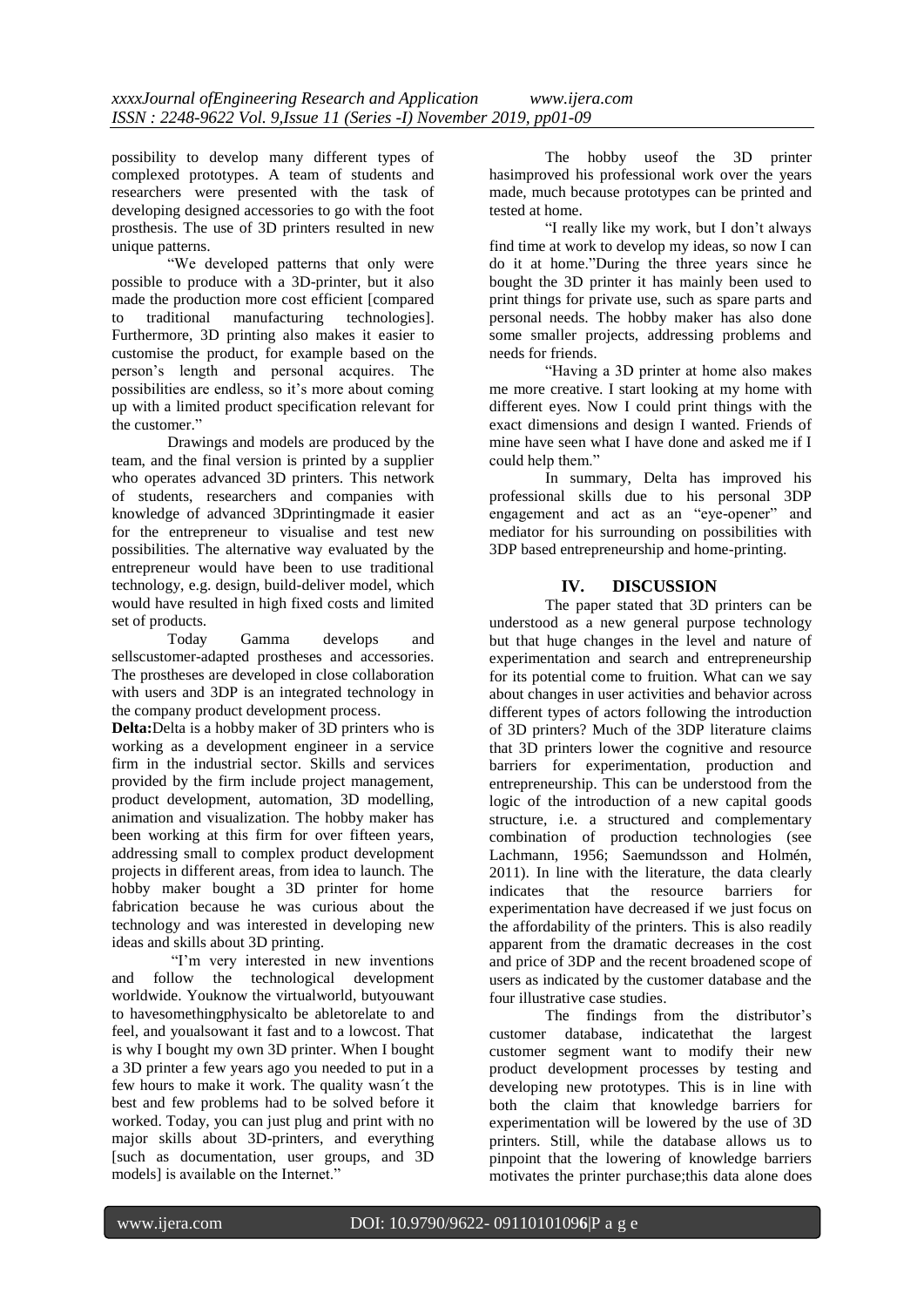not demonstrate that this happens. However, the case studies allow us to investigate this further.While at an early stage Alpha has changed its firm boundaries by diversifying into new types of design, prototyping and manufacturing activities. Even if these changes are relatively small given the entire scope of Alpha's activities it indicates there knowledge barriers to production and experimentation have decreased. Beta has diversified into 3D printer and materials consulting based on prior knowledge in materials and instruments. For Beta, the knowledge barriers have been lower to experimenting and searching for new innovative products. If Beta will succeed with this search, it may be the ticket to entrepreneurial entry for a product-oriented 3DP-based company.For its current business model, the combination of the entrepreneur's prior knowledge of analysis tools and materials science combined with the purchase and use of 3D printers has been the necessary foundation. Gamma develops and sells customeradapted prostheses and accessories. The prostheses are developed in close collaboration with users. The use of the 3D printers allowed him to experiment and identify new design features. Here it was the combination of the new technology and personal interest that allowed for experimentation to happen. This is a clear indication of lower knowledge barriers. For Delta, who is a advanced hobby user, the combination of the lower knowledge and resource barriers to experimentation has both allowed him to create and test ideas, some of which he uses in his daily professional work and producing repair parts for friends and family. Delta indicates that there is an increased importance of user users as it is becoming easier for some users to get what they want by designing it for themselves. Delta is a good example of what von Hippel (2004) refers to as a user's low cost innovation niche. However, Delta is a specific caseas much of his personal use is applied in his daily job, showing that the distinction between hobby and professional usemay be blurred.

While the data clearly is line with the idea of lower barriers knowledge and resource barriers to experimentation and, to a lesser extent, production, it cannot say anything in terms of the productivity gains of the new technology or how important it is relative to the actors' activities. We suggest that the impact currently is relatively limited.

Does acquisition of 3D printers affect firms' business models and lead to business model innovation? The answer depends what we mean by a business model innovation and what type of actor we are talking about. Business model innovation can be understood as an innovation of a firm's

business model but also the processes underlying a transformation from one to another business model. Alpha, Beta and Gamma are specific instances of 3DP using firms. The customer database has a large group of firms that previously were working together design firms for creating mockups, but now chose to expand the business and buy one or more 3D printers to move into in-house production. While Alpha is one such company, Beta is a consultant company that makes it easier for companies like Alpha to diversify into 3D printers. More specifically, Alpha, which is an established company,has expanded its boundaries by increasing the scope of internal activities following the purchase of a 3D printer. Alpha now make their own low-end prototypes and produces some of their own supplies. While this has changed some of their activities is has neither innovated their business model, nor transformed their innovative processes in a major way.

For entrepreneurs like Beta and Gamma the situation is different in that the use of 3D printers is a necessary for their existence, and at the same time addressing new possibilities regarding products and/or markets.If we understand a business model as an integrated logic or an activity system (Björkdahl and Holmén, 2013; Zott and Amit, 2011) it becomes clear that Beta's and Gamma's roles as a consultant and a specialized product company hinges on their mastery of 3DP. The Alpha, Beta and Gamma case studies indicate that there was not any need for acquiring additional knowledge. This is in line with e.g. Sachs et al. (1992) that the process of production is simplified, implying that in required knowledge of specific domains instead may be lowered instead.

# **V. CONCLUSION**

This paper has analyzed changes in activities and behavior across different types of actors that are using 3D printers.The empirical findings showed that the use of 3DPa) lowers the<br>knowledge and resource barriers for knowledge and resource barriers for experimentation and entrepreneurial entry, b) increases product and concept prototyping in product development, c) provides a potential for business model innovation by expanding the boundaries of the firm upstream and downstream, and d) becomes a ticket for entrepreneurial entry. Based on our results, the paper suggests that the potential of 3D printers alter user innovative activities is high but most of the potential is latent, see figure 2.

#### **FIGURE 2. TOWARDS A "MOBILE BUSINESS MODEL FOR DIRECT DIGITAL MANUFACTURING.**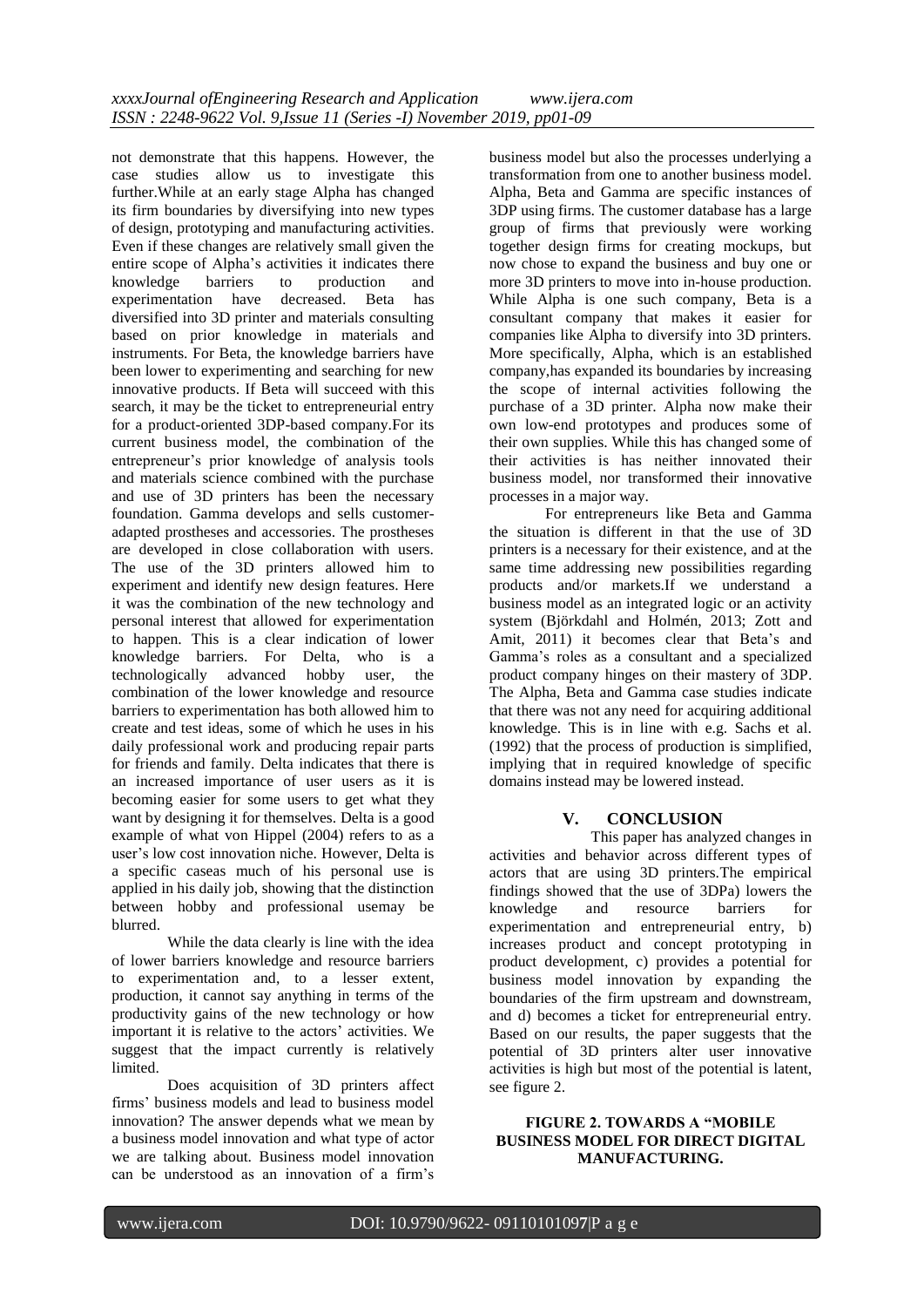

Democratization of the product and service innovation due to low prices for high quality resources as discussed by von Hipper (2004) seems to be on display in this study. Firms and makers Alfa, Beta, Delta and Gamma demonstrate the use of inexpensive 3DP as effective innovation tools allowing firms as well as entrepreneurs and home manufacturing makers to improve skills and change boundaries. Delaying the spread of 3DP technologies within companies and education would for sure be an abuse of possibilities and a hinder for democratization of product and service innovation.

#### **IV. ACKNOWLEDGEMENT**

The research has beenfinanced by Produktion2030 - a strategic innovation program supported by VINNOVA, Swedish Energy Agency and Formas, and The Knowledge Foundation in Sweden.

#### **REFERENCES**

- [1]. Abel, B.V., Evers, L., Klaassen, R., Troxler, P. (2011). Open Design Now - Why Design Cannot Remain Exclusive. Bis Publishers.
- [2]. Björkdahl, J. and Holmén, M. (2013). Editorial: Business model innovation – the challenges ahead. Int. J. Product Development, Vol. 18, Nos. 3/4, 213-225.
- [3]. Bogers, M., Hadar, R. and Bilberg, A. (2016). Additive manufacturing for consumer-centric business models: Implications for supply chains in consumer goods manufacturing. Technological Forecasting & Social Change, 102, 225–239.
- [4]. Bogue, R. (2013). 3D printing: The dawn of a new era in manufacturing? Assembly Automation, 33(4), 307-311.
- [5]. Bresnahan, T., F. and Trajtenberg, M. (1995). [General purpose technologies](https://ideas.repec.org/a/eee/econom/v65y1995i1p83-108.html)  ['Engines of growth'?Journal of](https://ideas.repec.org/a/eee/econom/v65y1995i1p83-108.html)  Econometrics, Elsevier, vol. 65(1), pages 83- 108, January.
- [6]. CERAM Research Ltd. (2013). Rapid tooling. [http://www.azom.com/article.aspx?ArticleID](http://www.azom.com/article.aspx?ArticleID=1325)
- [=1325](http://www.azom.com/article.aspx?ArticleID=1325) (accessed 170307). [7]. Chen D., Heyer S., Ibbotson S., Salonitis K., Steingrímsson G., Thiede S., (2015). Direct digital manufacturing: definition, evolution, and sustainability implications.Journal of Cleaner Production 107, 615-625.
- [8]. Ford, S., Mortara, L and Minshall, T. (2016). The Emergence of Additive Manufacturing: Introduction to the Special Issue. Technological Forecasting & Social Change, 102 (2016), 156–159.
- [9]. Gibson, I., Rosen, D.W. and Stucker, B., (2010). Additive Manufacturing Technologies - Rapid Prototyping to Direct Digital Manufacturing. Springer.
- [10]. Giesen, E., Berman, S.J., Bell, R. and Blitz, A. (2007). Three ways to successfully innovate your business model. Strategic Leadership35 (6), 27–33.
- [11]. Von Hippel, E. (2005). Democratizing Innovation, MIT Press, Cambridge MA.
- [12]. Jones, R., Haufe, P., Sells, E., Iravani, P., Olliver, V., Palmer, C. and Bowyer, A. (2011). Reprap-- the replicating rapid prototyper. Robotica29 (1),177–191.
- [13]. Lachmann, L. M. (1956). [Capital and Its](http://www.econlib.org/library/NPDBooks/Lachmann/lchmCStoc.html)  [Structure.](http://www.econlib.org/library/NPDBooks/Lachmann/lchmCStoc.html) Kansas City: Sheed, Andrews and McMeel, Inc. (second edition 1978, Institute for Humane Studies). First published: 1956 by Bell and Sons, Ltd., on behalf of the London School of Economics and Political Science.
- [14]. Loasby, B. J. (2007), A Cognitive Perspective on Entrepreneurship and the Firm. Journal of Management Studies, 44: 1078–1106.
- [15]. Klahn C., Leutenecker B. and Meboldt M. (2015). Design Strategies for the Process of Additive Manufacturing. CIRP 25th Design Conference Innovative Product Creation, Procedia CIRP 36, 230 – 235.
- [16]. Levya G., Schindela R. and Kruth J.P. (2003). Rapid Manufacturing and Rapid Tooling with Layer Manufacturing (LM) Technologies, State of the Art and Future Perspectives. CIRP Annals - Manufacturing Technology 52- 2, 589–609.